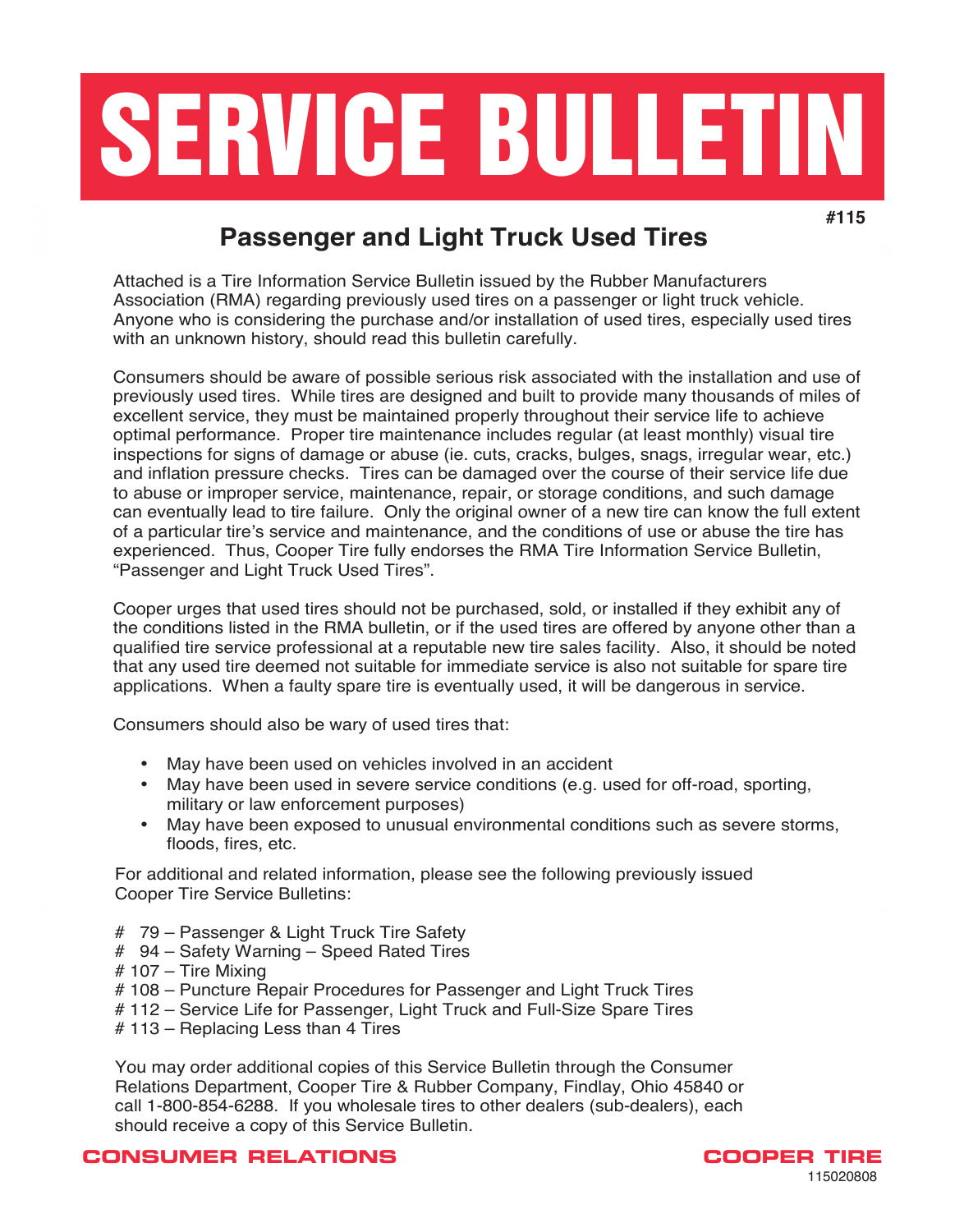



# INFORMATION SERVICE BULLETIN

Volume 45, Number 2 Page 1 of 2 December 2007

# PASSENGER AND LIGHT TRUCK USED TIRES

## INTRODUCTION & PURPOSE

This tire information service bulletin applies to passenger and light truck tires, for use on light vehicles<sup>1</sup>. Once tires are applied to a vehicle and put into service (this includes spare tires), they are considered "used". The purpose of this bulletin is to address the potential risk associated with the installation of used tires that have uncertain or unknown history of use, maintenance or storage conditions. Such tires may have damage that could eventually lead to tire failure. This bulletin pertains to used tires installed as replacement tires or as equipped on a used vehicle<sup>2</sup>.

Not all tire damage that can lead to tire failure is outwardly visible. For instance, improper repairs or damage to a tire's innerliner can only be observed by inspecting the inside of the tire, demounted from the wheel. A qualified tire service professional should inspect the internal and external condition of the used tires prior to application. In the case of a used vehicle purchased by a consumer, the only way to determine the condition of its tires is to have them demounted by a tire service professional for the same type of inspection.



Driving on damaged tires is dangerous. A damaged tire can suddenly fail leading to situations that may result in serious personal injury or death. Tires should be regularly inspected by a qualified tire service professional.

RMA DOES NOT recommend the installation of used tires that exhibit any of the following characteristics:

- Any punctures or other penetrations, whether repaired or not. NOTE: This is not meant to preclude the proper repair of a tire installed on a consumer's vehicle when the consumer is aware of the tire's history. (See RMA "Puncture Repair Procedures for Passenger and Light Truck Tires" wall chart.)
- Any innerliner or bead damage.
- Indication of internal separation, such as bulges or local areas of irregular/fast treadwear indicating possible tread or belt separation.
- Indication of run-flat, under inflated and/or overloaded damage (e.g. innerliner abrasion, mid- to upper sidewall abrasion and stamping deterioration, delamination, or discoloration, excessive tread shoulder wear, etc.).

*Continued on next page >>*

Rubber Manufacturers Association • 1400 K Street, NW • Suite 900 • Washington, DC 20005 Tel: 202.682.4800 • Fax: 202.682.4854 • Web: www.rma.org • E-mail: info@rma.org